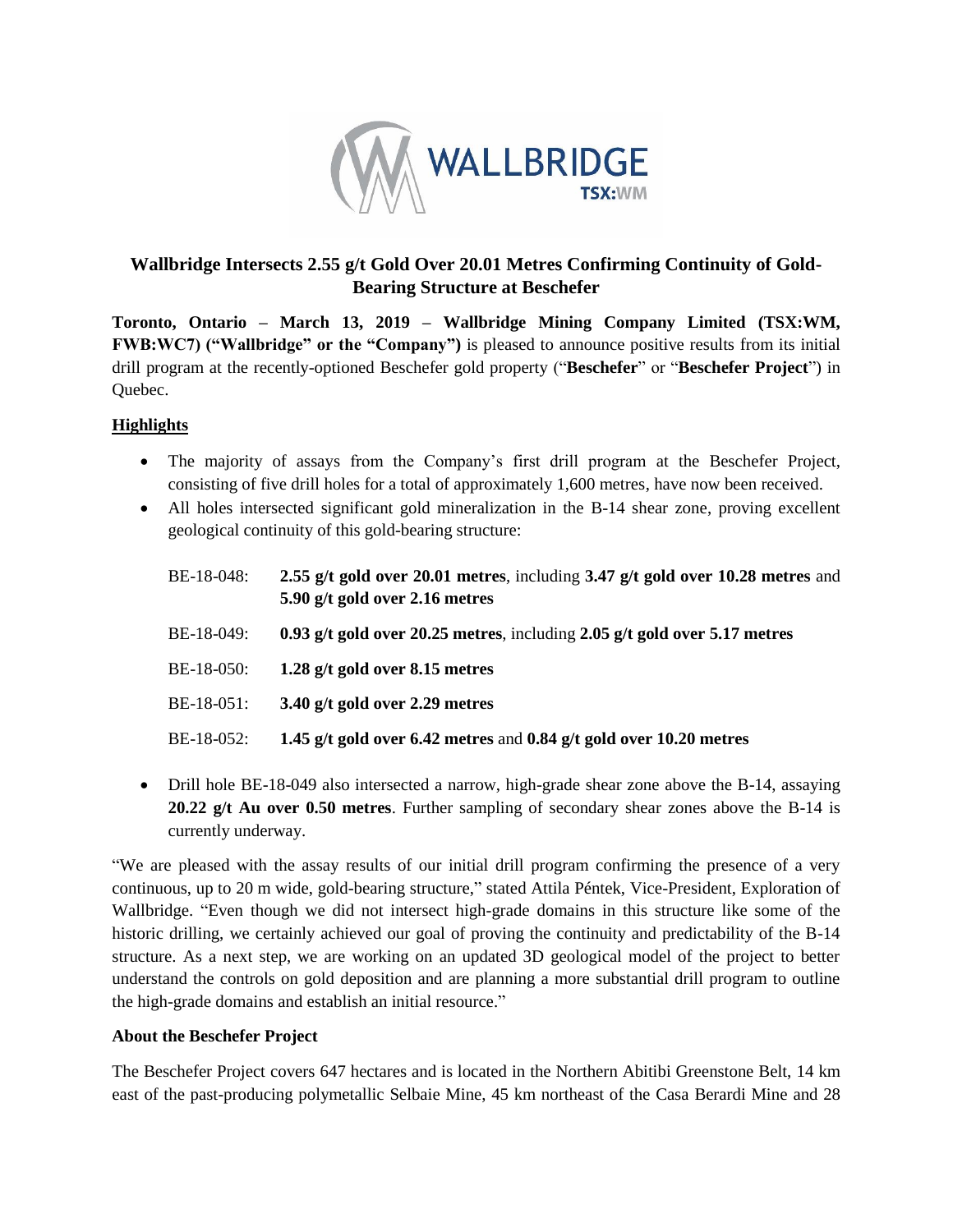km from Wallbridge's Fenelon Gold Property. Historically, the area has mainly been explored for volcanogenic massive sulfide deposits similar to the Matagami camp and the Selbaie Mine.

Gold mineralization was discovered in the B-14 Zone in 1995 by Billiton Canada Inc. but the property saw very limited exploration before the involvement of Excellon between 2011 and 2013. Excellon completed approximately 17,000 metres of drilling, extending the B-14 mineralization down to almost 600 metres vertical depth, discovering the upper shear zone and intersecting the highest-grade intersections on the property, including 55.63 g/t gold over 5.57 metres and 13.07 g/t gold over 8.75 metres. Excellon's primary focus is on production and exploration at its Platosa Mine and Miguel Auza Property in Mexico. Up to Wallbridge's current program there has been no exploration at Beschefer since 2013.

Wallbridge entered into an option agreement to acquire 100% of Beschefer as part of its strategy of building a gold production pipeline in the emerging Sunday Lake-Selbaie Belt (see [Wallbridge press](http://www.wallbridgemining.com/s/press-releases.asp?ReportID=838297&_Type=Press-Releases&_Title=Wallbridge-Options-100-of-the-Beschefer-Project-near-Fenelon-Gold)  [release dated October 17, 2018\)](http://www.wallbridgemining.com/s/press-releases.asp?ReportID=838297&_Type=Press-Releases&_Title=Wallbridge-Options-100-of-the-Beschefer-Project-near-Fenelon-Gold).

A summary of the 2018 drill hole results is reported in the tables and [figures](https://www.wallbridgemining.com/i/maps/beschefer/20190312_Beschefer-Combined-figures.pdf) below.

| <b>Drill Hole</b> | <b>From</b>    | To     | <b>From</b> | To     | Length | <b>True</b><br>Width | Au    | Zone     |
|-------------------|----------------|--------|-------------|--------|--------|----------------------|-------|----------|
|                   | (m)            | (m)    | (m)         | (m)    | (m)    | (m)                  | (g/t) |          |
| BE18-048          | 203.62         | 223.63 |             |        | 20.01  | 19.57                | 2.55  | $B-14$   |
|                   | Including      |        | 203.62      | 213.9  | 10.28  | 10.05                | 3.47  | $B-14$   |
|                   | Which includes |        | 204.86      | 205.97 | 1.11   | 1.09                 | 14.33 | $B-14$   |
|                   | And            |        | 221.47      | 223.63 | 2.16   | 2.12                 | 5.90  | $B-14$   |
| BE-18-049         | 170.39         | 170.89 |             |        | 0.50   | 0.49                 | 20.22 | New Zone |
| BE-18-049         | 202.88         | 223.13 |             |        | 20.25  | 19.97                | 0.93  | $B-14$   |
|                   | Including      |        | 202.88      | 208.05 | 5.17   | 5.10                 | 2.05  | $B-14$   |
| BE-18-050         | 314.85         | 323.00 |             |        | 8.15   | 8.15                 | 1.28  | $B-14$   |
| BE-18-051         | 319.88         | 322.17 |             |        | 2.29   | 2.27                 | 3.40  | $B-14$   |
| BE-18-052         | 320.65         | 327.07 |             |        | 6.42   | 6.05                 | 1.45  | $B-14$   |
| BE-18-052         | 340.29         | 350.49 |             |        | 10.20  | 9.61                 | 0.84  | $B-14$   |

**Table 1. Wallbridge Beschefer Property 2018 Surface Drill Assay Highlights**

**Table 2. Wallbridge Beschefer Property 2018 drill hole information**

| Drill Hole ID | UTM E  | UTM <sub>N</sub> | <b>Elevation</b> | Length<br>(m) | <b>Azimuth</b> | <b>Dip</b> | <b>Note</b>            |
|---------------|--------|------------------|------------------|---------------|----------------|------------|------------------------|
| BE18-048      | 660630 | 5516088          | 280              | 249           | 353            | -58        |                        |
| BE18-049      | 660630 | 5516088          | 280              | 249           | 348            | -51        | Further assays pending |
| BE18-050      | 660880 | 5516000          | 280              | 354           | 335            | $-51$      |                        |
| BE18-051      | 660880 | 5516000          | 280              | 363           | 339            | -59        |                        |
| BE18-052      | 660880 | 5516000          | 280              | 384           | 343            | $-71$      |                        |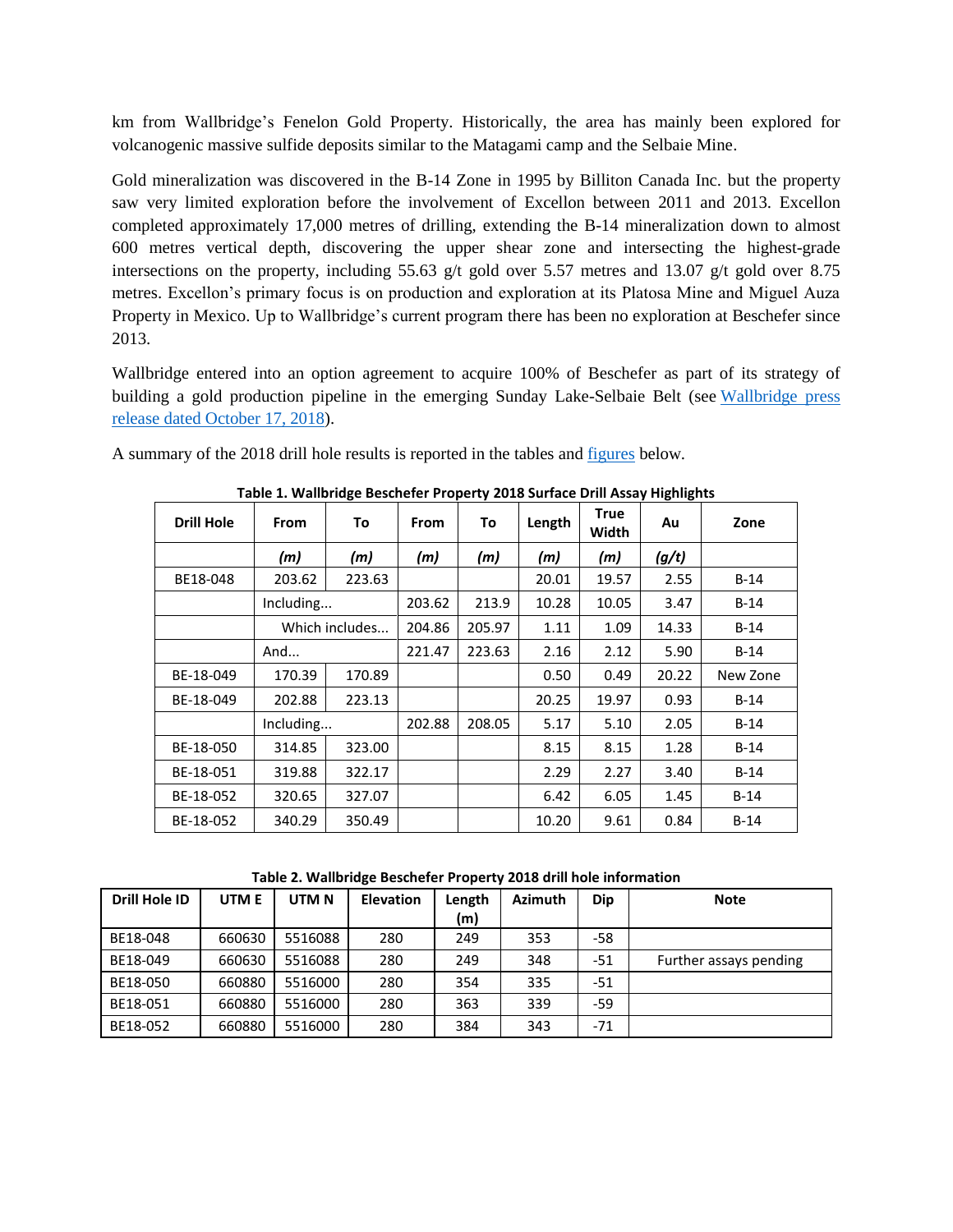

Figure 1: Beschefer Inclined Long Section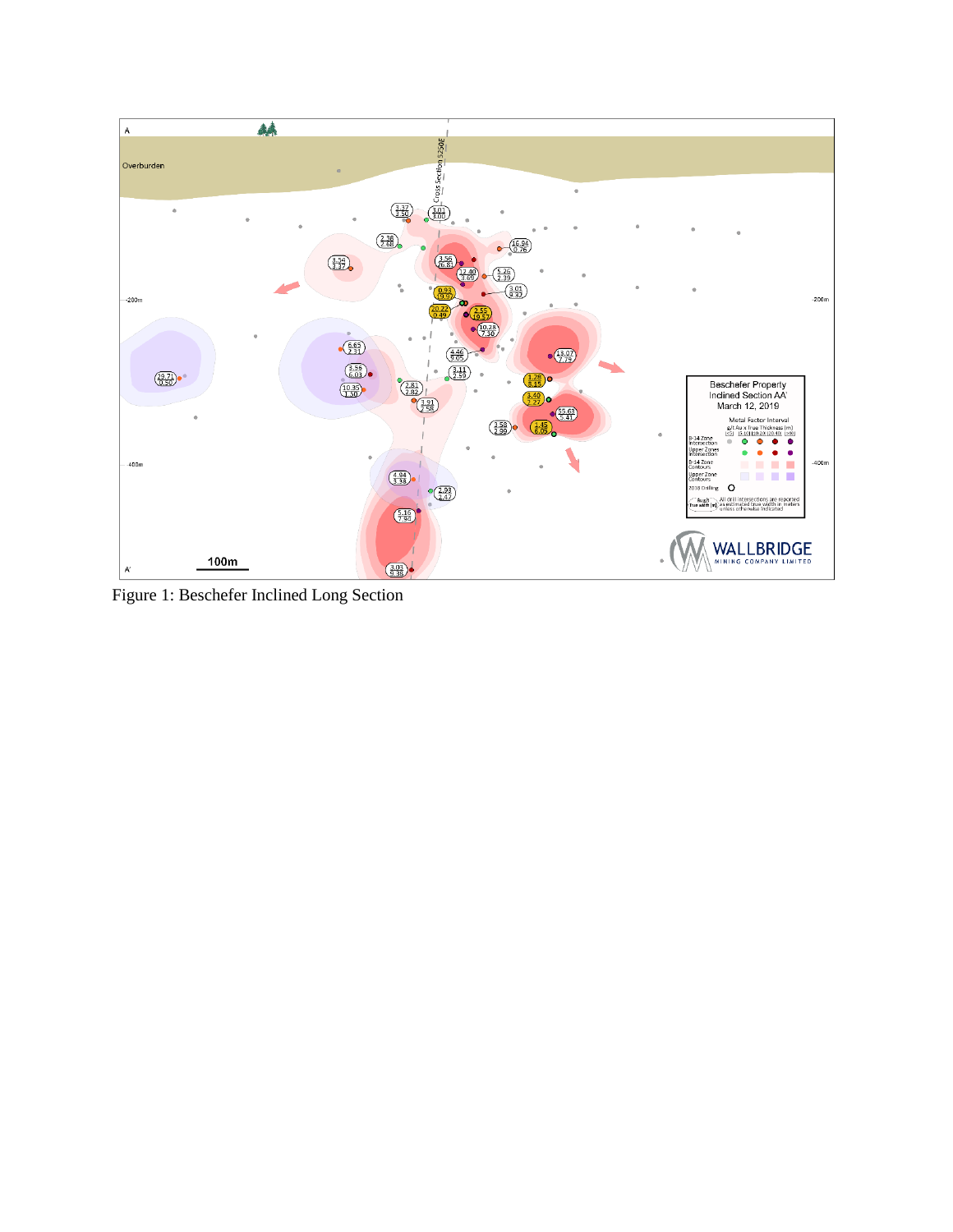

Figure 2: Beschefer Cross Section

The Qualified Persons responsible for the technical content of this press release are Marz Kord, P. Eng., M. Sc., MBA, President & CEO and Attila Péntek, P.Geo., Ph.D., Vice-President, Exploration for Wallbridge Mining Company Limited.

## **About Wallbridge Mining**

Wallbridge is establishing a pipeline of projects that will support sustainable production and revenue as well as organic growth through exploration and scalability.

Wallbridge is currently developing its 100%-owned high-grade Fenelon Gold property in Quebec with ongoing exploration and a 35,000-tonne bulk sample. Wallbridge is also pursuing additional advancedstage projects which would add to the Company's near-term project pipeline. These discussions benefit from the operating capabilities Wallbridge demonstrated by safely and efficiently mining the Broken Hammer deposit in Sudbury, which was completed in October 2015. As part of this strategy, the Company recently optioned the Beschefer Project, an advanced gold property with proven size and gradepotential near Fenelon Gold. Wallbridge is also continuing partner-funded exploration on its large portfolio of nickel, copper, and PGM projects in Sudbury, Ontario, with a focus on its high-grade Parkin project.